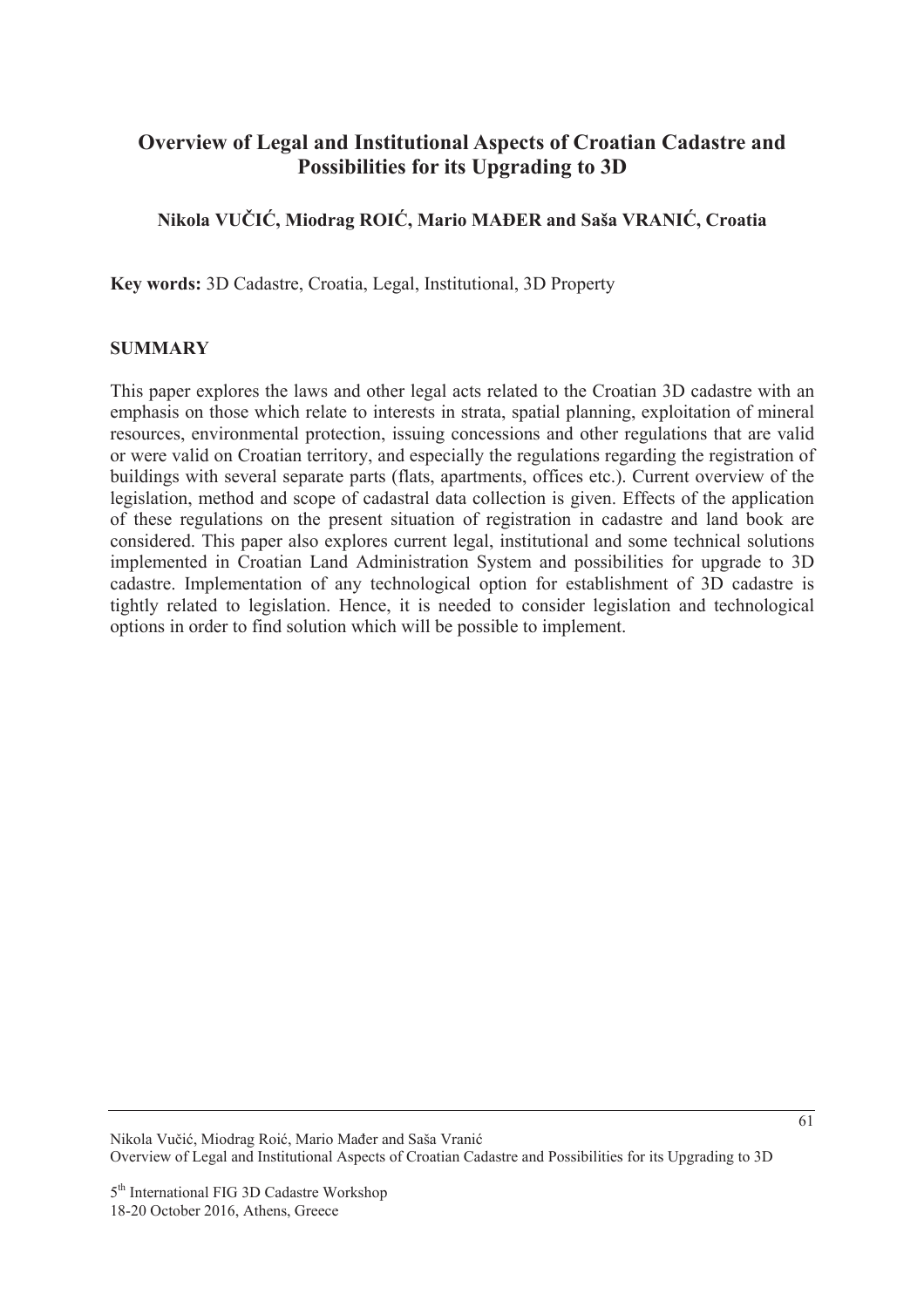# **Overview of Legal and Institutional Aspects of Croatian Cadastre and Possibilities for its Upgrading to 3D**

## **Nikola VUýIû, Miodrag ROIû, Mario MAĈER and Saša VRANIû, Croatia**

## **1. INTRODUCTION**

A more extensive use of land administration information began with the development of multipurpose cadastres. Their establishment has proven to be quite a demanding task, so it is hard to speak of efficient multipurpose cadastres in any country. It was only the development of information technologies that really opened up the possibilities for development of Multipurpose Land Administration Systems (MLAS). The differences between systems for registering land and systems for registering land tenure do not allow for a unified approach among countries (Roić et al. 2016).

The amount and the complexity of the information maintained according to regulations by public authorities is constantly increasing and is tightly related to the development of the technology. The possibilities of new technologies are also constantly increasing. Adopting technological accomplishments, especially in the area of information and communications technology, and their implementation in the system of registers, has enabled easier maintenance, access, and exchange of information. That opened the possibility of collecting new, additional information that were not acquired earlier due to the technical difficulties. Cadastral data are basic data for land administration system. Their availability in a digital form makes them interesting to an increasing number of new areas of human activity and they become essential for their further development. That leads to a constant increase in the demand for cadastral information. Therefore, the countries have to work on the improvement of that information in order to keep up.

The definitions and descriptions often focus on the technical and registration aspects, rather than on the legal aspects. In the legal category, most studies addressed national legislation and the practical use of (national) legislation. The authors believe that further fundamental legal research on 3D property is needed. Additional and more focused attention should be given to international matters, such as comparative studies on the use of 3D property concepts, the development of international property terminology and cooperation between 3D property unit owners (Paulson and Paasch 2013).

On the 3D Cadastre workshop in Delft, the Netherlands, 5 practical issues have been highlighted:

- Which types of 3D cadastral objects (3D properties) can be registered? Are these always related to constructions (buildings, pipelines, tunnels, etc.) as in Norway and Sweden or could it be any part of the 3D space (both airspace or in the subsurface).
- In case of infrastructure objects crossing 2D parcel boundaries, such as long tunnels, and pipelines and cables networks: should these be divided based on the surface

Nikola Vučić, Miodrag Roić, Mario Mađer and Saša Vranić

Overview of Legal and Institutional Aspects of Croatian Cadastre and Possibilities for its Upgrading to 3D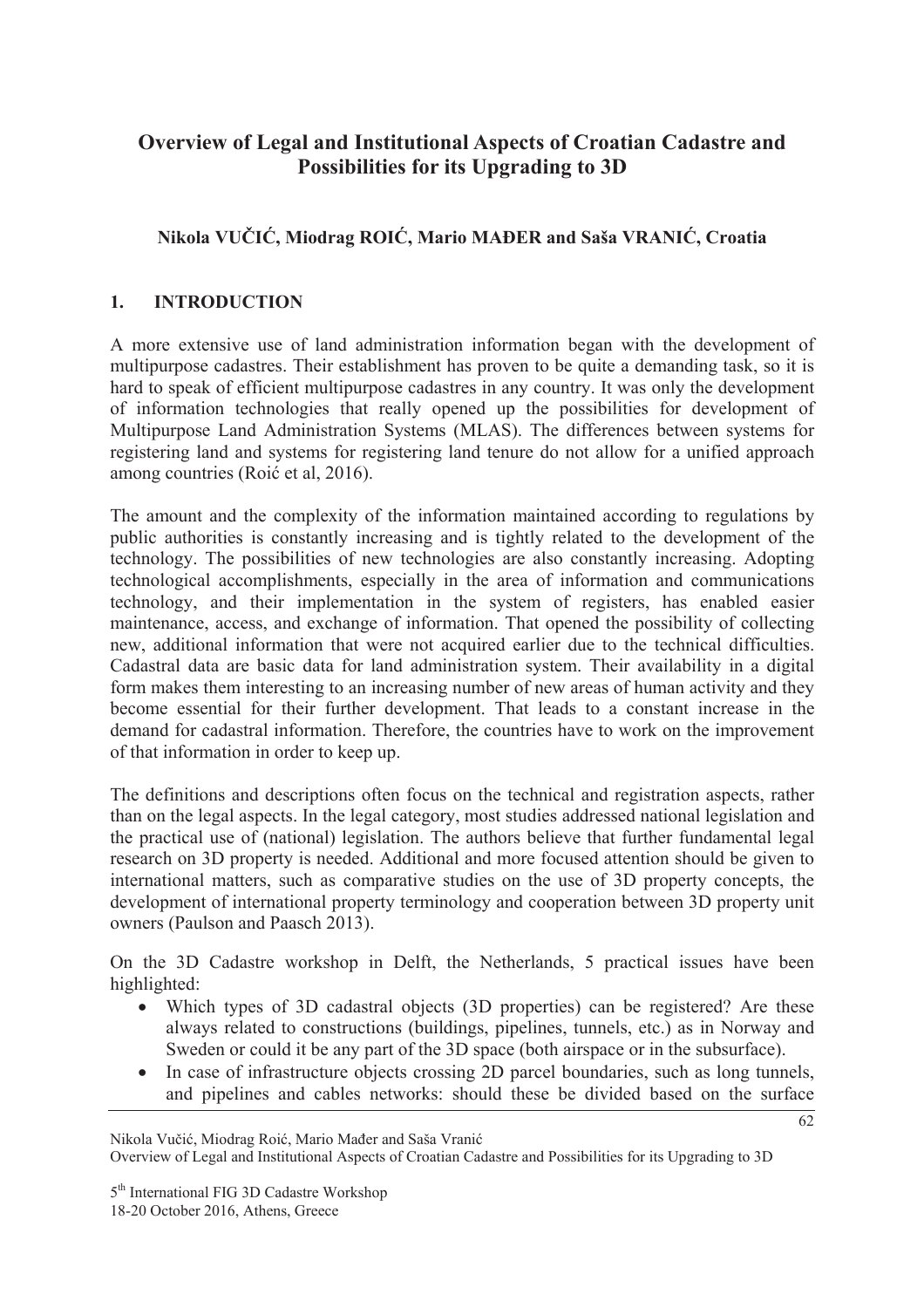parcels (as in Queensland, Australia) or treated as one cadastral object (as in Sweden or the Netherlands)?

- How to deal with the fact that the legal status of such an object, does not have to be the same for all the ground parcels. E.g. one construction situated on three ground parcels, each on the basis of an other type of right (e.g. easement, restrictive covenant, lease).
- For the representation (and initial registration) of a 3D cadastral object, is the legal space specified by its own coordinates in a shared reference system (as is the practice for 2D in most countries) or is it specified by reference to existing topographic objects/boundaries.
- Should the 3D registration and visualisation reflect the actual dimensions? Or is it sufficient to have a visualisation of property units in buildings based on standard floorto-floor heights, as in Spain? What is the legal value of these boundaries. Is an investigation of the source documents (title deed, survey plan) needed to get legal binding information? (Ploeger 2011).

In this study, among other things, answers to these questions are given.

The first section of the paper is introduction. The second deals with legal aspects of Croatian 3D cadastre, while the third section describes the link between legal and institutional aspects of 3D cadastre. The fourth section deals with upgrading and maintenance of multipurpose 3D Land Administration System. We have proposed preconditions for establishment of 3D Multipurpose Land Administration System (MLAS) also in the fourth section. The paper ends with conclusion

## **2. LEGAL ASPECTS OF CROATIAN 3D CADASTRE**

Business and technological systems of public administration are largely based on the registers. Introducing interoperability into the registers is one of the key drivers for optimization of public administration, starting from simple automation of existing processes to the overall transformation of the system and the construction of modern user-oriented services. An additional incentive for such a transformation is a foreseeable need for interoperability between the national system of registers and the EU registers and potentially in the future with the registers of other world countries. The current system of registers in the Republic of Croatia is significantly vertically structured (Mader et al, 2015).

Spatial data and data about real property in Croatia are managed in multiple registers with many end users. Basic registers are Cadastre and Land book. Responsible institutions of public authority are the State Geodetic Administration (for the Cadastre) and municipal courts (for Land Book). In cadastral offices (20 regional cadastral offices with their 92 branches and the Municipal Office for Cadastre and Geodetic Works of the City of Zagreb), the real properties are registered according to their technical characteristics. The cadastral data on the real property (cadastral parcels) is the basis for the establishment, renewal, keeping and maintenance of land books that are kept in 109 land book offices. In land book, the data on cadastral parcel title holders is associated to the data on cadastral parcels defined by the cadastre. Real property in Croatian real property law is, according to the *superficies solo cedit*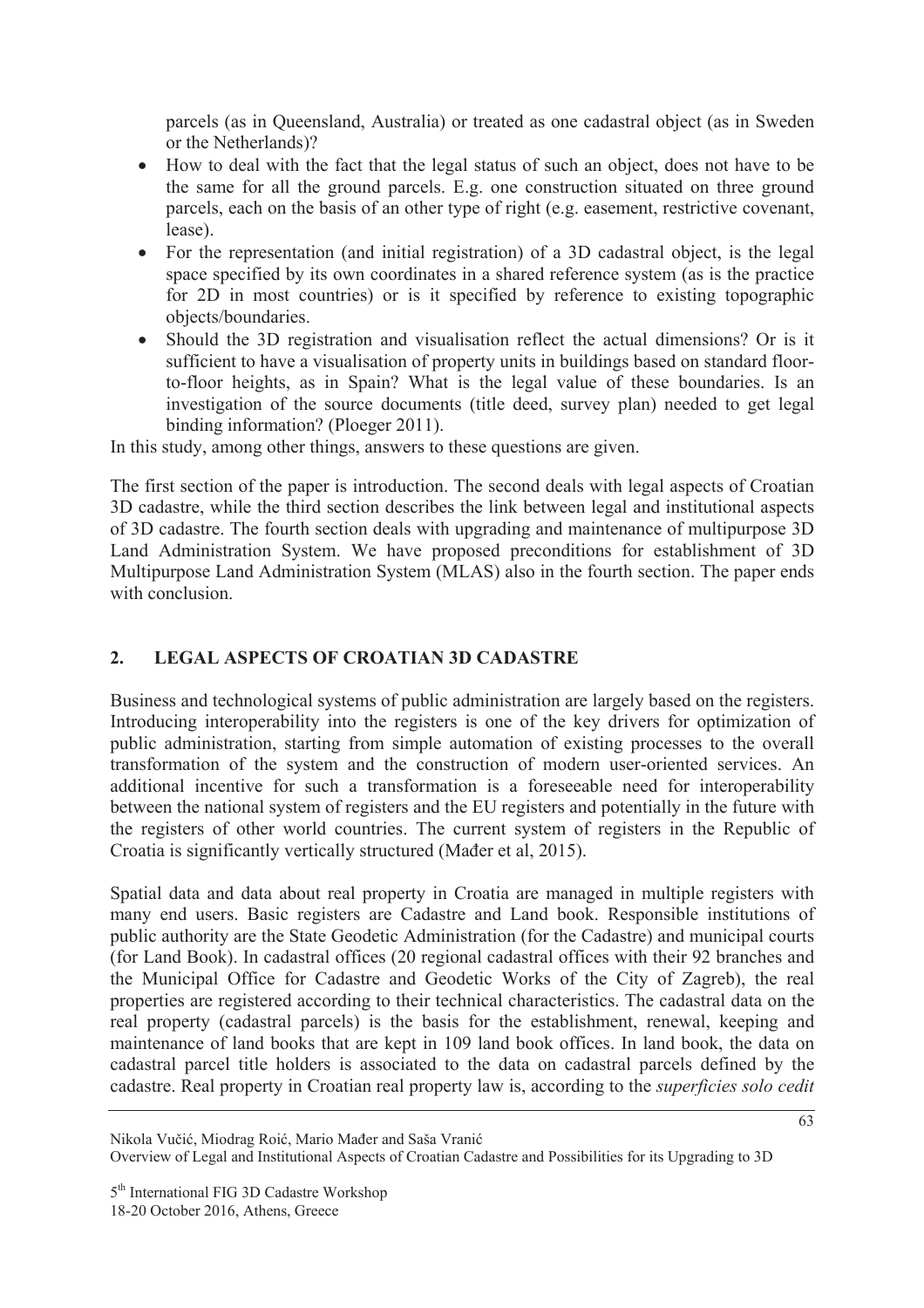principle, a land surface parcel to include everything relatively permanently associated with this parcel on or below the land surface (primarily buildings, houses, etc.). A real property, in legal terms, may consist of one or more land parcels registered in the land book in the same property sheet, as they are hence legally combined in a single body (registered land unit). Grass, trees, fruits and all valuable commodities the land provides on the surface are parts of this real property until this land is divided.

Croatian Land Administration System (LAS) is registering 3D cadastral objects related to constructions (buildings, pipelines, tunnels). In a case of infrastructure objects which are crossing 2D parcel boundaries, such as long tunnels, pipelines and cable networks, Croatian LAS is treating them as one cadastral object. The Building law and the Law about physical planning is very strict and doesn't allow different legal status of the ground parcels on which such an object has been built, e.g. one construction situated on three ground parcels, each on the basis of an other type of right (e.g. easement, restrictive covenant, lease). For building a new construction in situation like that, the right of construction can be utilised. Right of construction is limited actual right on someone's parcel, which entitles its holder that on the surface of land or underneath it has a building, and owner of this land has to agree with that. Right of construction in legal terms is equal to the definition of real property. For the representation (and initial registration) of a 3D cadastral object its legal space is specified by reference to existing topographic objects/boundaries. For the first implementation od 3D cadastre visualisation of property units in buildings it is sufficient to use standard floor-tofloor heights. Table 1 gives current information for plans of survey - status 2014. In year 2016 status is still not changed.

Production of Surveying Designs for the construction and physical planning as well as production of Utility Cadastre Report (for the public utility infrastructure) requires the use of Technical specifications for determining coordinates in coordinate system of the Republic of Croatia. These specifications prescribe correct ways of measuring and writing/expressing *3D coordinates* in analogue and digital form for cadastral purpose (land, real property and utility cadastre) as well as detailed topographic surveying, preparation of geodetic bases and all other georeferenced views.

## **2.1 Buildings and separate parts of a real property**

Buildings are registered in the cadastre at the obligatory request of a party. Geodetic report prepared by the authorized surveying company must be supplied with this request. Responsible cadastral office must prior review and certify the report. Since 2007 the cadastral offices have partially participated in the control of the legality of the construction of various buildings. As the condition for registering buildings into cadastre, and then taking over that data into land books, what needed to be presented along with the geodetic reports was the right documentation based on which the building could have been built. The partitioned real properties can also be registered in the non-technical part of the cadastral documentation.

Buildings and other structures are registered in the cadastre with the following attributes: location (coordinates), area, intended building use, building name, and house number. A land book takes over two-dimensional data about real property from the cadastre. Real property may be further divided into common and separate parts and registered in the land book based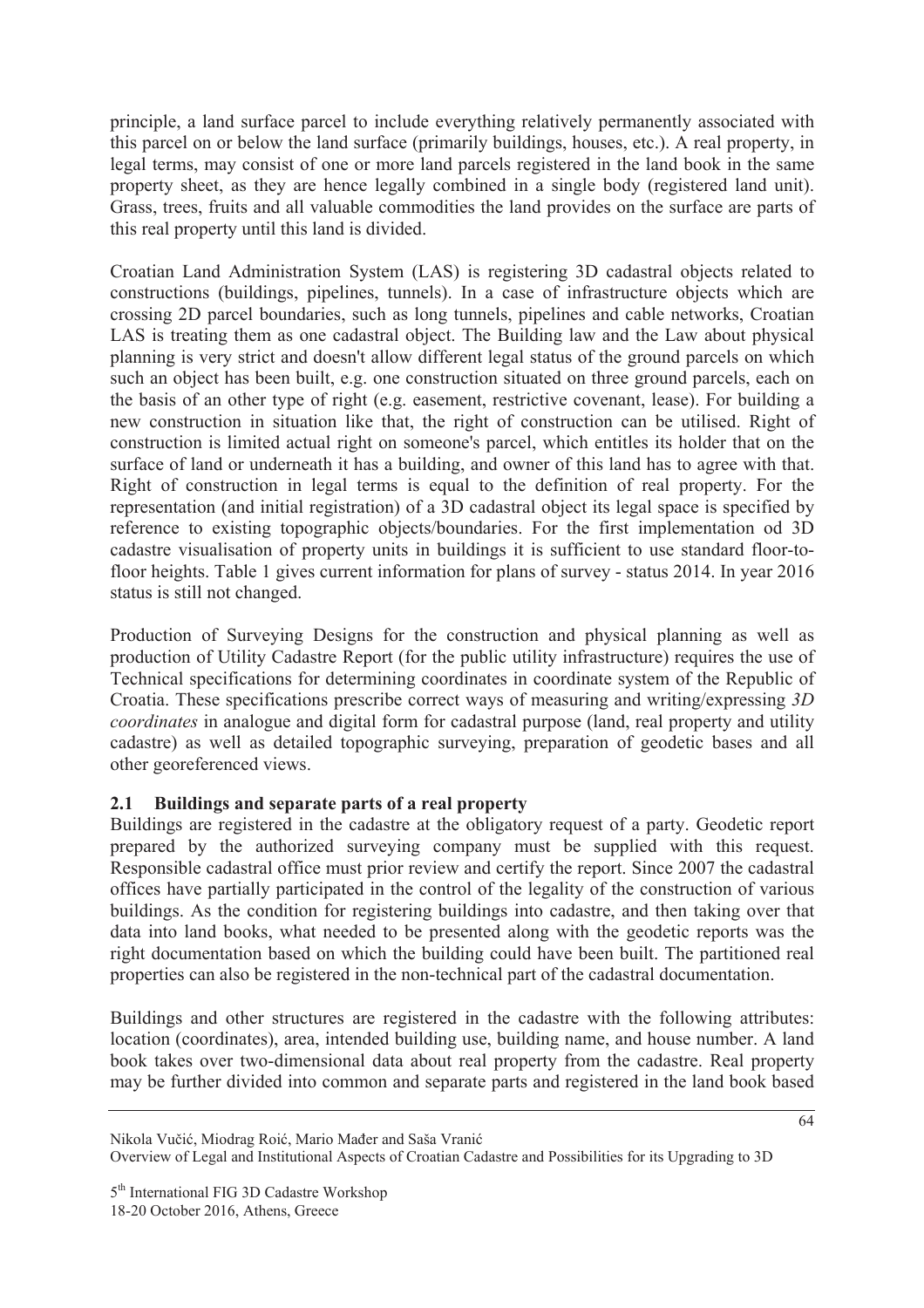on the report on partition of real property. In that way, the co-owners of a real property stay in the co-owner relationship on common parts, and each of them becomes an individual owner of a separate part (for example an apartment or an office space). Such a way of registering separate parts began in 1996, and for the majority of the real properties the partition has not yet been implemented.

| <b>Source:</b>                                                                                                                                                                                           | Status 2014                                                                                                                          |
|----------------------------------------------------------------------------------------------------------------------------------------------------------------------------------------------------------|--------------------------------------------------------------------------------------------------------------------------------------|
| http://www.gdmc.nl/3DCadastres/participants/3D_Cadastres_Croatia2014.pdf                                                                                                                                 |                                                                                                                                      |
| 9.1. Do the survey plans carry 3D parcel representations?                                                                                                                                                | Yes                                                                                                                                  |
| 9.2. If so, how are they represented?                                                                                                                                                                    | 2.5D<br>(2D plan with textual<br>heights)                                                                                            |
| 9.3. Is there specific legislation (regulations) describing the requirements for Plans<br>of Survey in 3D? If so, please give link to the relevant documents.                                            | N <sub>0</sub>                                                                                                                       |
| 9.4. Is sketch level allowed (low geometric quality, but in principle enough to<br>indicate the 3D object)?                                                                                              | N <sub>0</sub>                                                                                                                       |
| 9.5. Is it possible to define a 3D parcel by referring to other 3D real world objects/<br>topography (and not specifying coordinates)?                                                                   | N <sub>0</sub>                                                                                                                       |
| 9.6. In what format are the 3D parcels submitted for registration; attached to legal<br>document in a single pdf (which has good 3D capabilities) or in an extension of<br>(city)GML for 3D parcels, or? | Paper document                                                                                                                       |
| 9.7. Are the 3D parcels somehow checked for spatial validity; e.g. volume is<br>closed, does not overlap with neighbour volume (and also no unwanted 3D gaps)?                                           | <b>Visually</b>                                                                                                                      |
| 9.8. Do you have examples of (prototype or production) 3D survey plans available?                                                                                                                        | N <sub>0</sub>                                                                                                                       |
| 9.9. Are any reference objects visible on the survey plan (e.g. real buildings, roads,<br>that is 3D topography)?                                                                                        | N <sub>0</sub>                                                                                                                       |
| 9.10. What form of 3D data acquisition is used (CAD, terrestrial surveying,<br>sketches, stereo/oblique images, laser scanning,)?                                                                        | <b>Mostly terrestrial</b><br>surveying.                                                                                              |
| 9.11. What software do you use for creating and processing survey plans? Any 3D<br>capabilities included and used?                                                                                       | <b>CAD</b>                                                                                                                           |
| 9.12. Can 3D parcels be subdivided, consolidated or nullified?                                                                                                                                           | $\mathbf{N}\mathbf{0}$                                                                                                               |
| 9.13. Is there any existing technical circular or directive to assist Surveyors in 3D<br>data collection in the field?                                                                                   | Yes.<br><b>Technical specifications</b><br>for determining<br>coordinates in<br>coordinate system<br>- of<br>the Republic of Croatia |
| 9.14. Are the surveyors required to undertake a field survey for 3D cadastral data?                                                                                                                      | No                                                                                                                                   |
| 9.15. Are building construction plans used to compile 3D cadastral information for<br>apartments?                                                                                                        | $\mathbf{N}\mathbf{0}$                                                                                                               |
| 9.16. Is 2D/3D field survey done by private licensed surveyors or by government<br>surveyors?                                                                                                            | <b>Private licensed</b><br>surveyors                                                                                                 |
| 9.17. Are plans of survey created for each new 2D/3D parcel or are they updated in<br>an index map or a cadastral database.                                                                              | Yes                                                                                                                                  |
| 9.18. Do you show dimensions or isometric views of 3D parcels on survey plans<br>(do you also store this in a database)                                                                                  | N <sub>0</sub>                                                                                                                       |
| 9.19. Any other survey plan issues?                                                                                                                                                                      | Survey plan for 2D<br>parcels are made<br>exclusively licensed<br>surveyor, for 3D also<br>other professions                         |

**Table 1. 3D Cadastre Questionnaire for 2014 (Plans of Survey)** 

Nikola Vučić, Miodrag Roić, Mario Mađer and Saša Vranić Overview of Legal and Institutional Aspects of Croatian Cadastre and Possibilities for its Upgrading to 3D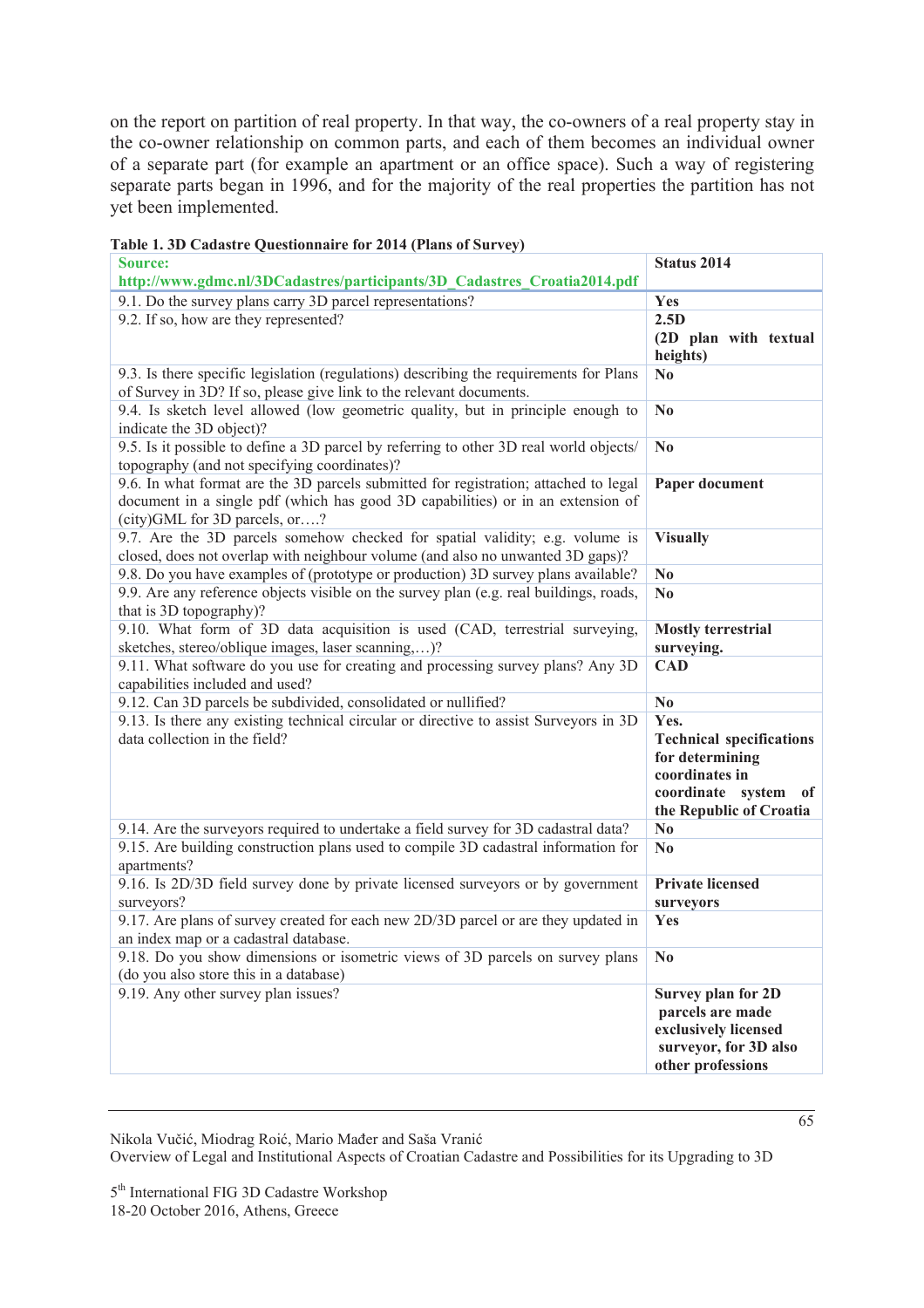Data about buildings are transcribed into land book based on the data delivered to the land book by the cadastral office. Ownership of a separate part of property (e.g. an apartment or office space) is realized through registration in land book. These separate parts may be registered if they make independent units of use. Separate parts may include balconies, terraces, basements, and attics, under condition that they serve exclusively a single particular part and if they are clearly separated from other real property parts. Registration of particular parts of real property (**Figure 1**) in the land book is not possible without partition of real property, which in legal terms means retention of real property as a single body. The same procedure is commonly used in land book to formally unify the land which was often publicly owned with the building constructed on that land. Partition of the real property establishes ownership of a particular part of real property (apartment, office space, garage, etc.) that becomes associated with proportionally shared part on the property. Fair relationship in financing maintenance of a building is furthermore made possible by establishing ratio of each party's ownership in the real property and hence each party's proportional share in shared ownership of common parts.

Elaborate on partition of real property establishes size and shape of common and separate parts of a single real property (apartment, office space, etc.) and draws connections for reference purposes against the real property as a unit. Additionally, data about particular parts must be technically processed providing drawings of particular and common parts with required labels and areas of particular parts. These drawings are provided in analogue format. Shared ownership contract must also be provided.

According to the Regulation of connecting Land book and the Book of deposited contracts (Official Gazzette 2010) the legal obligation of the building manager is to start the procedure of connecting the Land book with the Book of deposited contracts. The regulation was brought because it has been noticed that many buildings built several decades ago have not been registered in the cadastre or the land book, and they have not been partitioned. According to the mentioned regulation, the description of the separate part of a real property contains the data on intended use (office space, apartment, and other), number of rooms, position of separate part in a building and the surface of the separate part (for example twobedroom apartment on the first floor, right side, with the usable area of  $52.00 \text{ m}^2$ ). With the description of the separate part of a real property the additions are mentioned as well (a woodshed, a garage, a parking space, a balcony, a garden, a terrace and similar), along with their area, if there is such a data.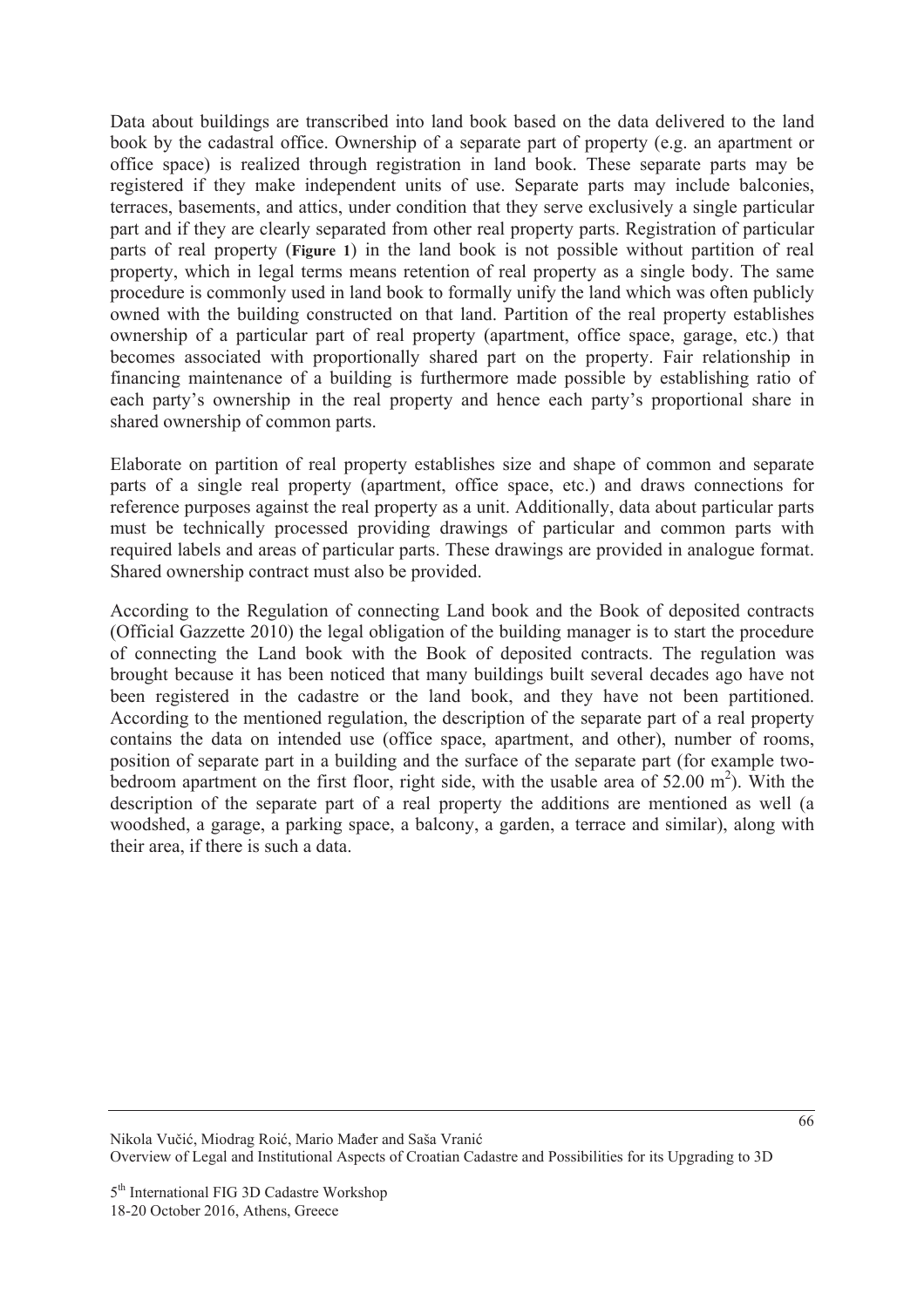

**Figure 1. Elaborate on partition of real property (Tušinec 2005)** 

#### **2.2 Utility cadastre**

The "Law on State Survey and Real Property Cadastre" from 1999 stipulated that Utility cadastre registers are under the responsibility of future surveying offices in the bodies of local government, while the Republic of Croatia should adopt a new "Regulation on the content, method of production and Utility cadastre management". That was not made before the adoption of the current "Law on State Survey and Real Property Cadastre" (Official Gazzette 16/2007). Pursuant to the current "Law on State Survey and Real Property Cadastre" (Official Gazzette 16/2007), Utility cadastre registers remain under the jurisdiction of the bodies of local government.

State Geodetic Administration (SGA) of the Republic of Croatia considered that physical registration of the utilities must be organized at national level in the Republic of Croatia. The proposed new Croatian Utility Cadastre when incorporated in Croatian Land Administration System should streamline the provision of essential services such as water, sewerage, electricity and communication network. This normative decision, the Law on State Survey and Real Property aligned with Directive 2014/61 / EU of the European Parliament and of the Council of  $15<sup>th</sup>$  May 2014 on impacts for reducing cost of installing electronic high-speed communications networks. The Digital Agenda is a comprehensive plan of the European Commission to stimulate economic growth through the creation of a more competitive and modern digital Europe. Member States accepting the Digital Agenda, took over the obligation to provide basic broadband to all Europeans by 2013 and ensure that by 2020 all Europeans have access to internet speeds greater than 30 Mbit / s, and that at least 50% of households in the European Union to be subscribed to Internet connection speeds above 100 Mbit / s. In order to achieve the stated objectives of the Digital Agenda adopted the Directive on measures to reduce the cost of installation of electronic communications networks at high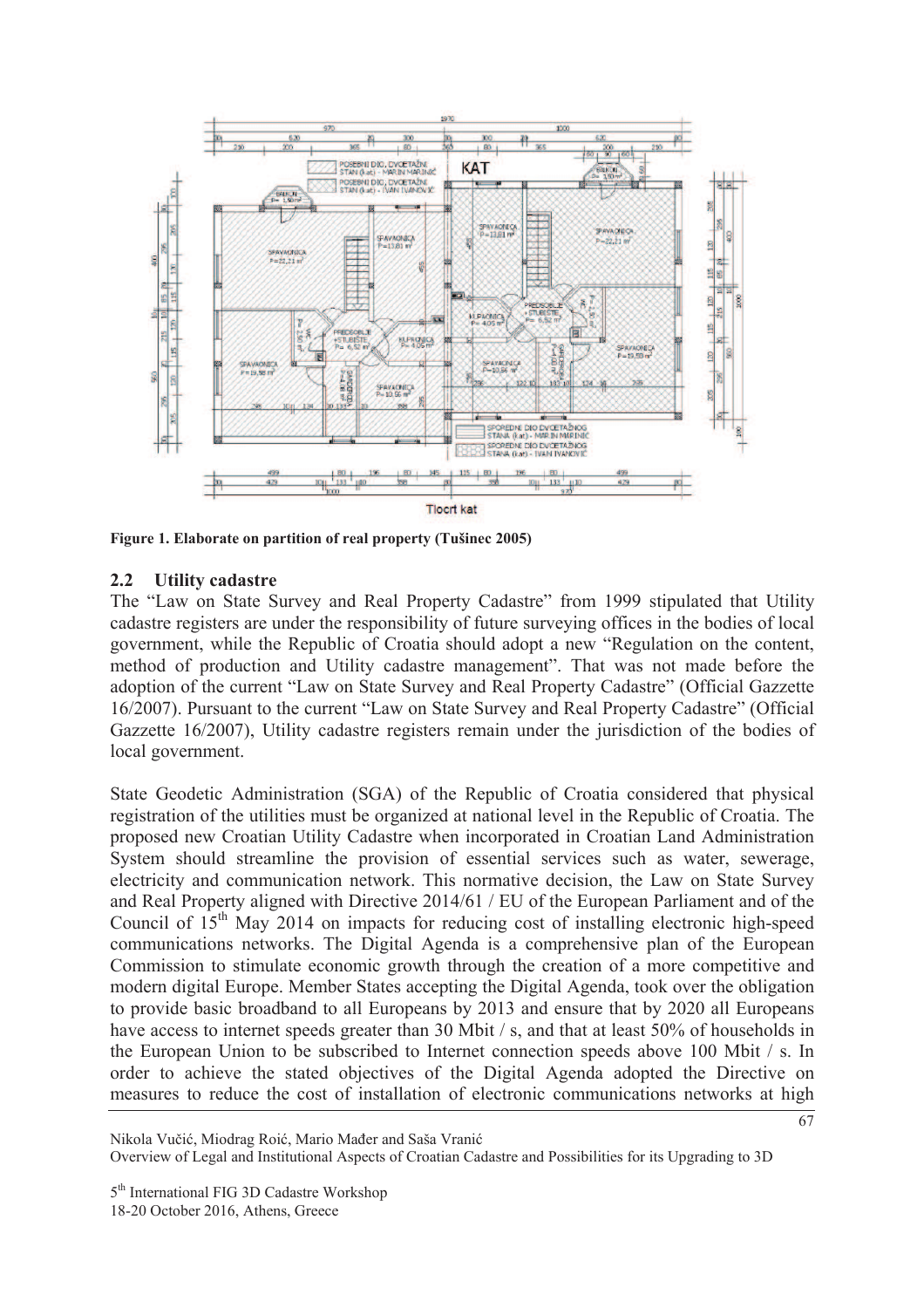speed. The directive assumes that could reduce the cost of setting electronic communication networks of high speed contributed to the achievement of digitization of the public sector expanding digital leverage effect on all sectors of the economy while reducing costs for public administration and provide more efficient services to citizens (URL 1).

The mentioned changes of the current Law on State Survey and Real Property Cadastre passed all preparatory procedures. Based on the current status of the Utility Cadastre in the Republic of Croatia, the new implemented Utility Cadastre should achieve the following goals:

- obtaining information about the "occupancy of space" with regard to the underground utility and other infrastructure,
- prevention of infrastructure related negative publicity, preventing and reducing the cost of direct and indirect damages,
- management of the infrastructure, implementation of conditions for keeping records of the utility infrastructure,
- developed in such a way that infrastructure data will be merged together with land cadastre data and available in the same projected coordinate reference system - Croatian Terrestrial Reference System 96 (HTRS96) to all interested parties (Vučić et al, 2014).

### **3. LINK BETWEEN LEGAL AND INSTITUTIONAL ASPECTS OF 3D CADASTRE**

Much of the information that public authorities collect, maintain, use and make available to others, refers to the persons, properties and interests over those properties (Roić, 2012). This information are maintained in official registers which are regulated by legislation. The high level of compliance with legislation and consistency of the data is a prerequisite for legal security that register has to provide towards the citizens, companies and other end-users of data.

### **3.1 General information**

In Croatia at this moment there is no official records that can provide complete information about all buildings as spatial objects. Cadastre and Land Book are the only official and systematically maintained registers which contain data on real property, which also includes buildings. Condition, integrity and structure of data collected on buildings and maintained in these registers does not allow insight into the state and basic characteristics of certain buildings and overall condition of buildings in the entire country. Therefore, one of the strategic objectives of the State Geodetic Administration is establishment of multipurpose cadastre of buildings to provide such data and information. Implementation study of the cadastre of buildings should answer how to establish institutional, legislative and financial framework and propose the structure of the data model and technical standard for the information system of such cadastre. Also, this study should provide short-term and long-term strategic guidelines regarding system architecture, data model, specific needs of stakeholders, required legislation, the benefits delivered by such system and financial resources needed for its establishment and maintenance. The study should define implementation phases of the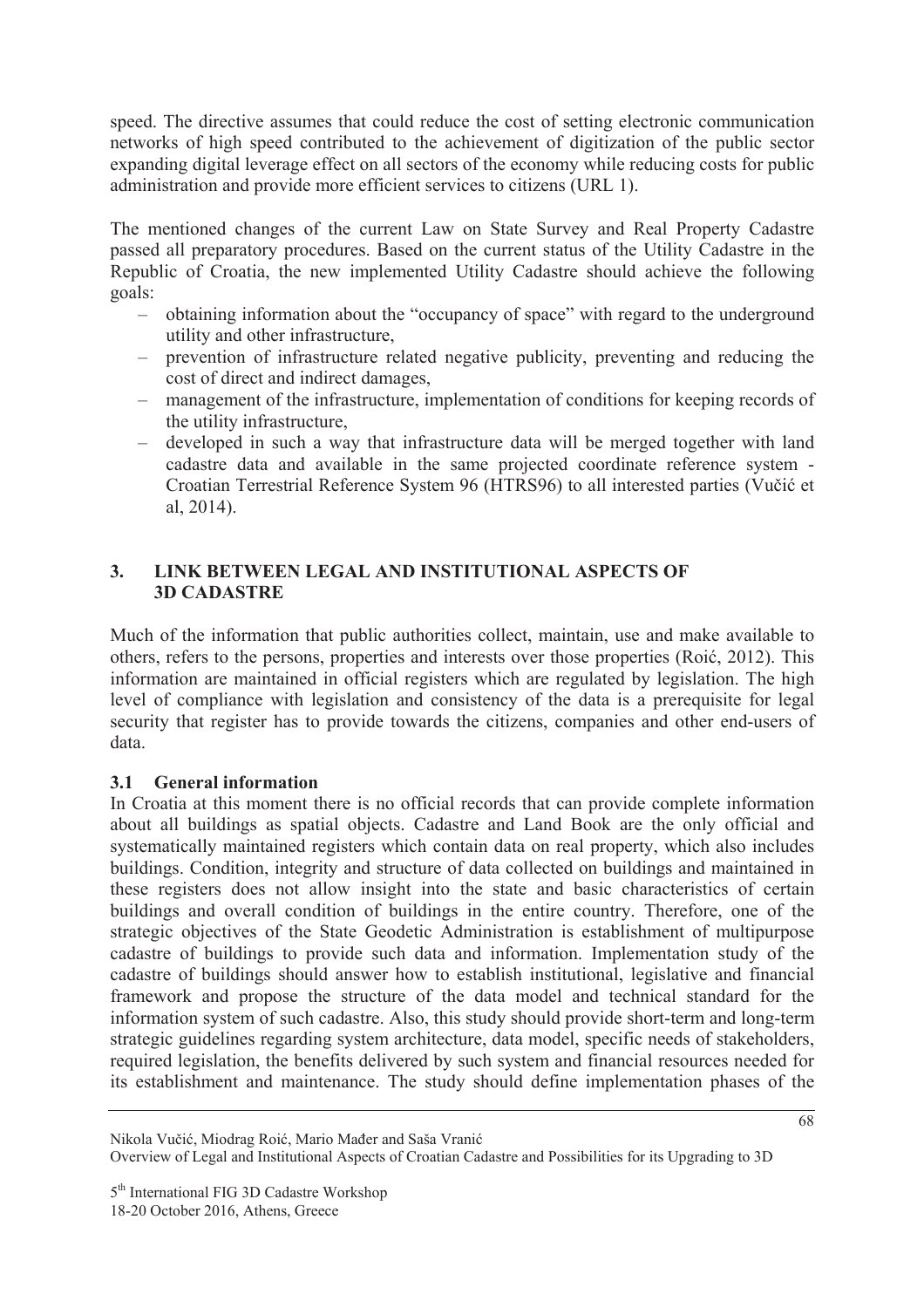cadastre of buildings based on experiences from EU countries which have already introduced similar systems into daily operations. The study so far, among other activities, questioned the needs of the following future key users: Ministry of Construction and Physical Planning, Tax Administration, Ministry of Justice. It is also in progress questioning the needs these key users: Ministry of the Interior, Croatian Chamber of Economy, National Protection and Rescue Directorate, Croatian Bureau of Statistics, Croatian Office for the State Property Management, and the representative sample of Croatian cities and municipalities. All of this is conducted in order to involve general public into project and consider the needs of users which will be, after the establishment of the unified multi-purpose register of buildings, an added value to more regular spatial planning, property tax collection, overall development of cities and municipalities, and the overall benefit of the state institutions and society as a whole (URL 2).

In Croatia there are number of activities aimed at improvement of data, business processes and organization of land administration, all of them running under the National Real Property Registration and Cadastre Program known as "Organized Land" - in Croatian "Uređena zemlja". One of the key objectives is the realization and implementation of Joint Information System (JIS) of Land Book and Cadastre. JIS is a unique system which, in terms of business, replaces the currently different databases, cadastral data models and associated applications in cadastral offices of the State Geodetic Administration, as well as Land Book databases and applications in offices of the municipal courts. JIS provides support for implementation of all regulated business processes and tasks, and transparent monitoring and reporting on data form the Cadastre and Land Book. Special values of this system, hosted in highly secure environment, are its' administration and functionalities. Establishment of JIS accelerates registration of real property in both cadastral and Land Book system, raises the security level in the real property transactions, provides better management of both systems, streamlines business processes, improves customer relations, and increases the speed and quality of service. In order to provide the best speed and quality of services to key users, as well as the general public, the State Geodetic Administration and Ministry of Justice have developed and continue to develop the functionalities of public OSS (One-Stop-Shop) web application which represents the link to cadastral and Land Book data (or JIS). OSS allows all users, regardless of registration, search and overview of the basic cadastral and Land Book data, but also contains a section for registered users where they can view the data, apply for public documents, view the case status and receive issued documents into electronic mailbox. These and other additional functionalities will be soon enabled over cadastral data so that the following examples will become possible: electronic exchange of data between cadastral offices and licensed geodetic engineers, delivery of digital reports in cadastral offices which will standardize and speed up the review and confirmation of geodetic reports and accelerate the process of real property registration. It will also provide citizens with easy and quick access to public documents and data (URL 2). SGA has implemented JIS in all cadastral offices (112) on the day 27. June 2016. (Figure 2). Municipal Office for Cadastre and Geodetic Works of the City of Zagreb is not on the direct jurisdiction of SGA and that is the reason why this office will enter in the JIS a bit later.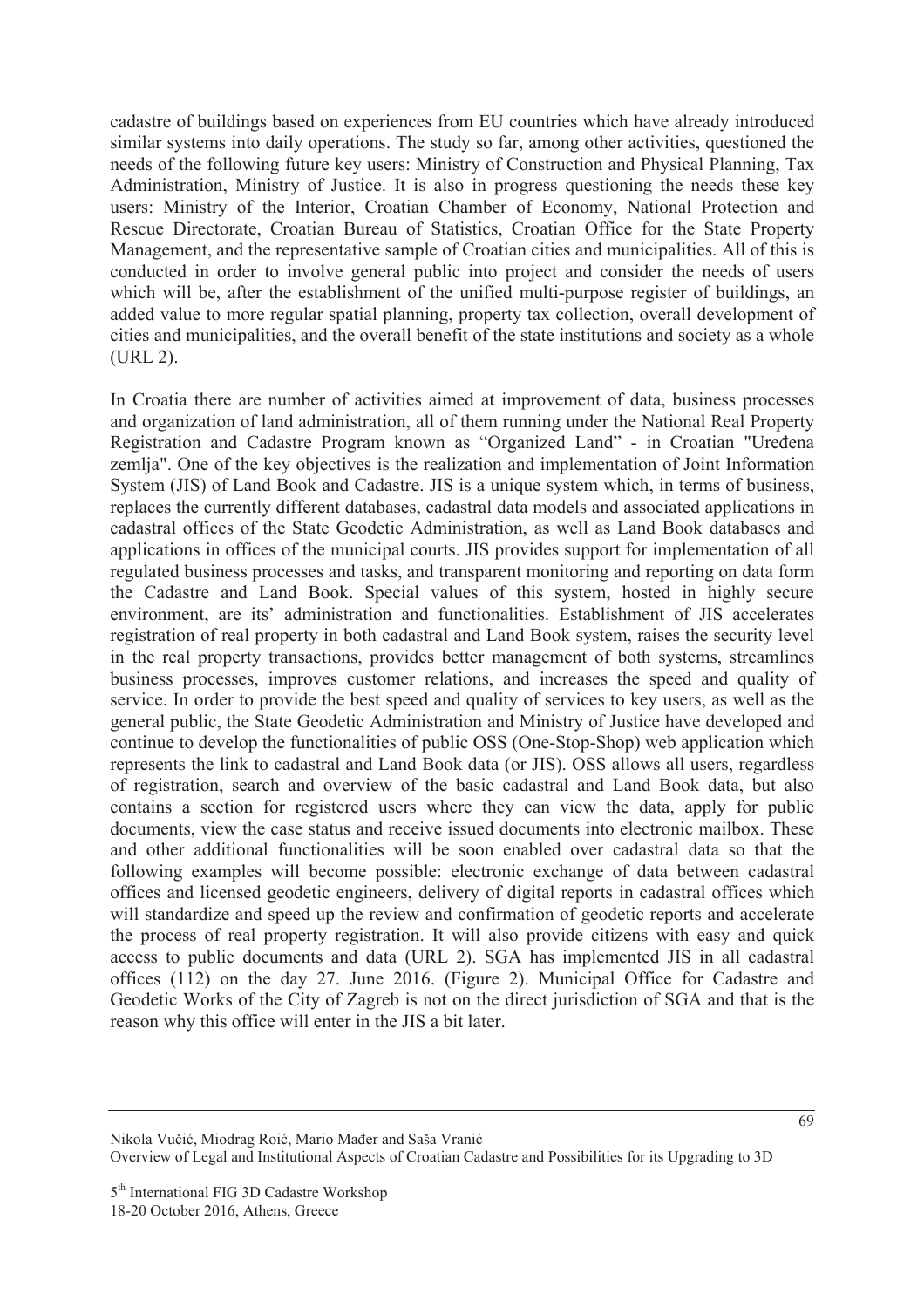

**Figure 2. Status of Real Property Registration and Cadastre Joint Information System (JIS) on the day 22. August 2016. (source: URL 3)** 

#### **3.2 Current state of cadastre related data**

Recently conducted research (Mader et al, 2015) included the analysis of land related registers with the purpose of overall assessment of the condition of land related data. Those registers primarily include data about land features such as cadastral parcels, buildings, utilities but also interests (rights, restrictions, responsibilities) established over those features. Registers covering this domain are: Cadastre, Land book, Register of spatial units and Utility cadastre – which are highly related registers. Analysis also included some other important registers holding the relevant data for the previously mentioned land related registers. These are Register of natural persons, Registers of non-natural persons and Register of personal identification numbers. Table 2 gives a complete list of analysed registers with information about the jurisdiction over them.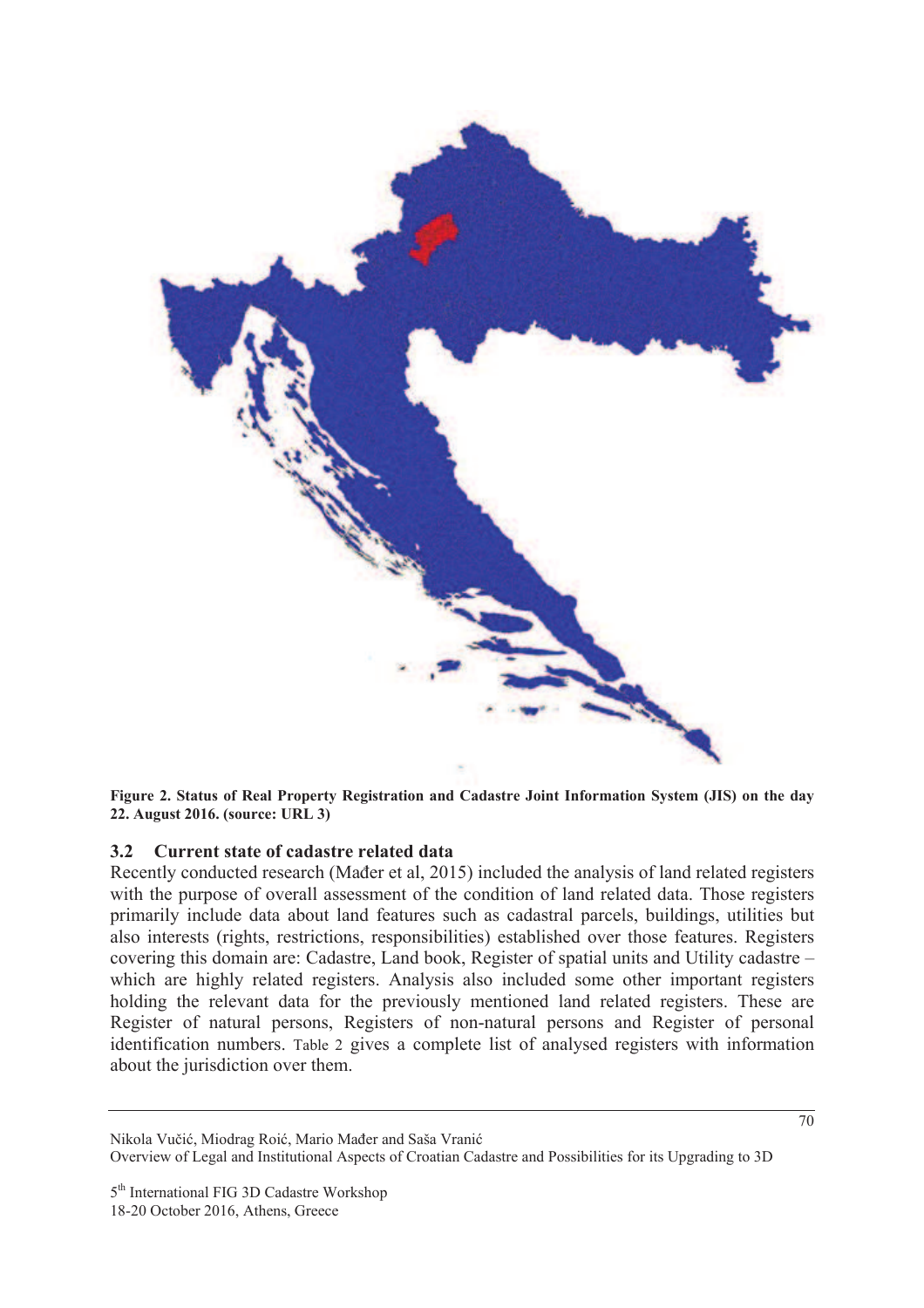**Table 2. Registers and jurisdictions** 

| Register                                    | <b>Public authority</b>              |
|---------------------------------------------|--------------------------------------|
| Register of natural persons                 | Ministry of public administration    |
| Registers of non-natural persons            | Judicial authority                   |
| Register of personal identification numbers | Tax administration                   |
| Land book                                   | Judicial authority                   |
| Cadastre                                    | <b>State Geodetic Administration</b> |
| Register of spatial units                   | <b>State Geodetic Administration</b> |
| Utility cadastre                            | <b>State Geodetic Administration</b> |

One of the aims of the research was to determine the level of redundancy within the registers closely related to the domain of the land administration. The analysis has confirmed a significant amount of data redundancy (Figure 3) which is a direct consequence of nonexisting linkage between the official registers. Non-existing linkage is the primary motivator for copying of data from one register to another, thus producing redundancy. The existence of redundant data in the public authorities, often leads to situation where data about some land feature in one register does not match the corresponding data in another register. Such condition is the cause of various unwanted consequences for the relevant public authorities, as well as for citizens and companies as the end-users of that data. In the time when analogue technologies were used for data maintenance such copying of data was the only available method to have additional relevant information about a recorded item originating from other registers, all in one place. Even with the most strict measures and a comprehensive controls, the analogue handling of registered data very often resulted with errors which has reduced data's consistency. Therefore registers have often been taken as unreliable which undoubtedly lessen their actual value. Unfortunately, later when electronic technologies emerged, such practice continued to be used as a result of the retained analogue logic and analogue way of thinking in the newly established electronic environment. Proper modelling of electronic data would significantly simplify the maintenance of data, increase their quality, availability and transparency, and enable more effective dissemination of information via network services.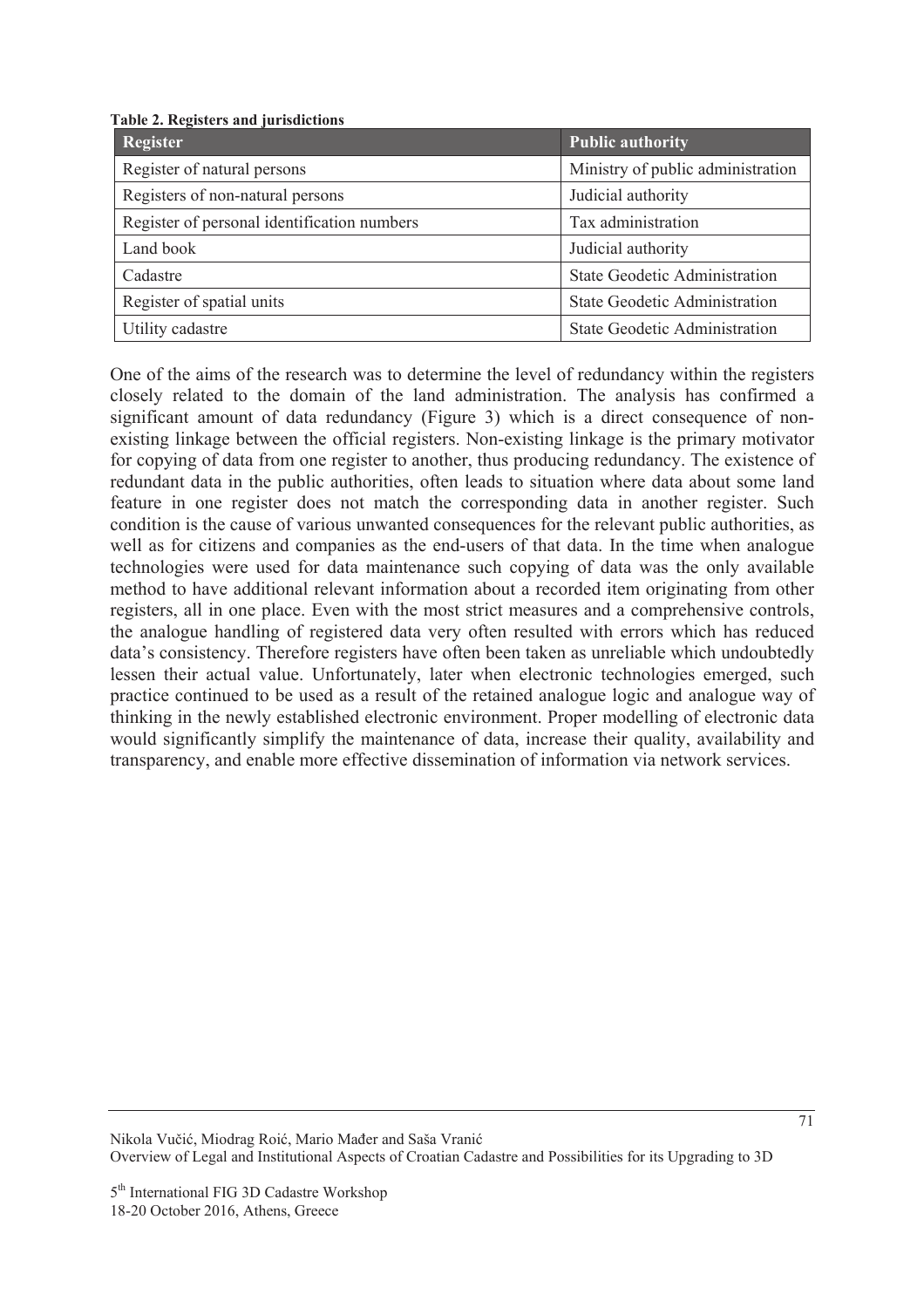

Figure 3. Redundant data in the official registers (Mader et al, 2015)

The largest redundancy was found in data related to natural and non-natural persons. This is not surprising if one takes into account the fact that almost every other register uses those data while there is yet no systematic solution for linking registers on data level. However, in present days there cannot be any excuse for keeping such redundant data. With the introduction of e-services as a form of application of modern Information and communications technology (ICT), an environment has been created in which there are no more technological barriers for data sharing, but only those which are of administrative character.

Analysis has shown that a certain degree of redundancy exists even at the level of individual public authorities responsible for governing multiple registers (Figure 4). Especially situations like this should not occur because the public authority responsible for more than one register has an unrestricted access to all the data, is fully familiar with the underlying data models and thereby should be able to find simpler solutions for data sharing than those when data is kept under different jurisdictions.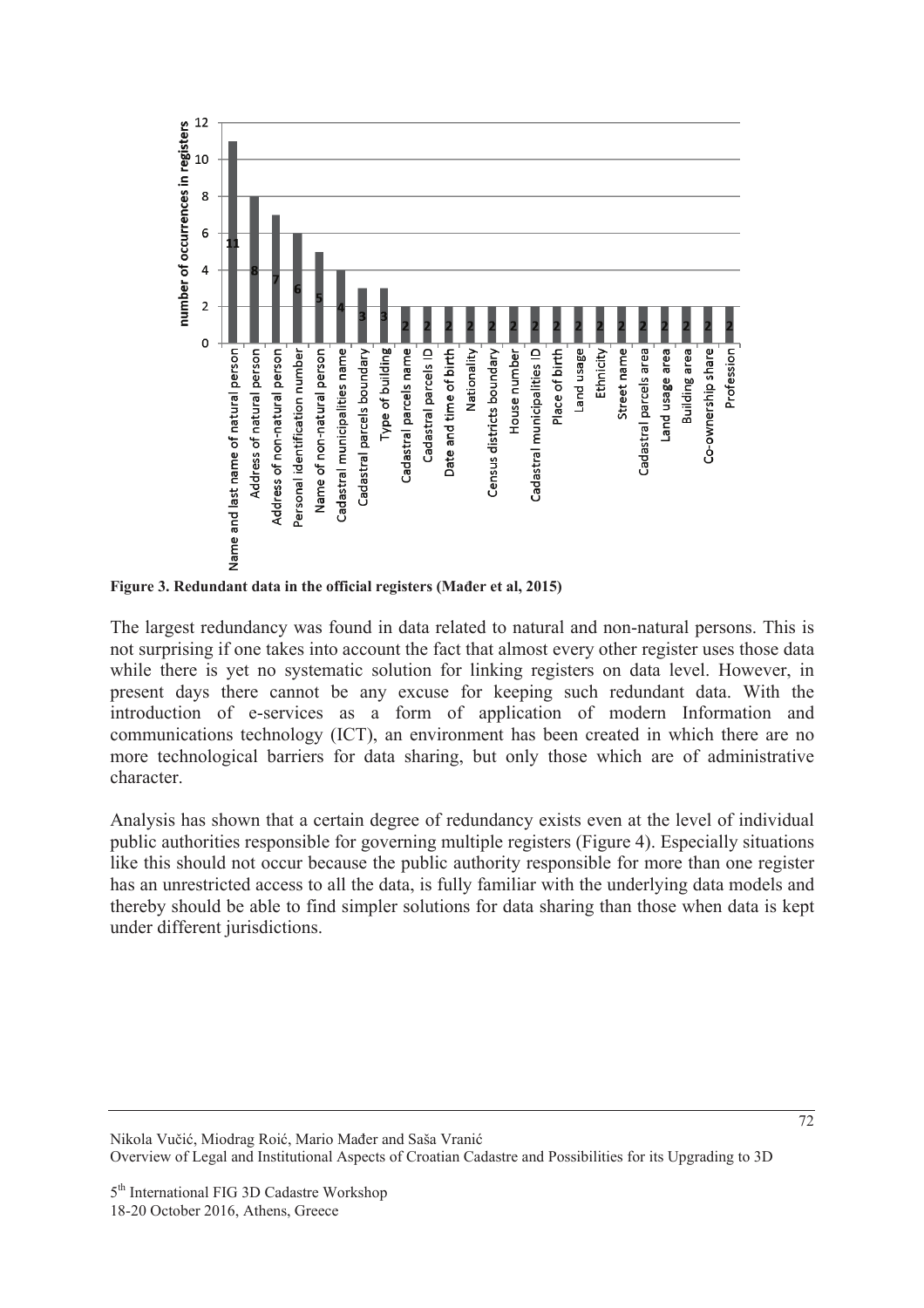

Figure 4. Redundancy at individual public authorities (Mader et al, 2015)

In the registers which are under the jurisdiction of State Geodetic Administration a total of 66 attributes was discovered. Analysis revealed 10 attributes that appear in 2 or more occasions which is a significant redundancy of 15%. In the registers which are under the jurisdiction of Ministry of public administration the total of 32 attributes was discovered. Analysis revealed 7 attributes that appear in 2 or more occasions which is a significant redundancy of 22%. In the registers which are under the jurisdiction of judicial authority the total of 46 attributes was discovered. Analysis revealed 4 attributes that appear in 2 or more occasions which is also a significant redundancy of 9%.

Additional analysis of the results presented by the previous figure shows that a significant amount of this redundant data is natively maintained by the individual public authority, thus confirming the problem is not only caused by non-existing linkage at the level of different jurisdictions but also at the level of individual public authorities. Appropriate linking of registers would eliminate data redundancy and achieve significant savings in time, people and financial resources used for redundant and unnecessary multiple recording of the same data in different registers. This would lead to overall rationalization of the system of registers, enhancement of its legal security and the availability of high quality and always up to date data.

## **4. PRECONDITIONS FOR ESTABLISHMENT OF 3D MLAS**

Urbanisation, the development of high-rise apartments and the advent of complex building structures creates unique challenges that cannot be met by 2D land and property information. These include inter-related titles and complex plans relating to:

- cadastral parcel
- building, both internal indoor plans and external attributes -roof and facade (Jazayeri) et al, 2014).

The primary purpose of a land administration system (LAS) is the registration of legal or other formal relations of persons to land. Besides its primary purpose, land administration system can and should also serve as a basis for land management. Different to the land administration, land management is a set of processes ensuring that the land is used in an

Overview of Legal and Institutional Aspects of Croatian Cadastre and Possibilities for its Upgrading to 3D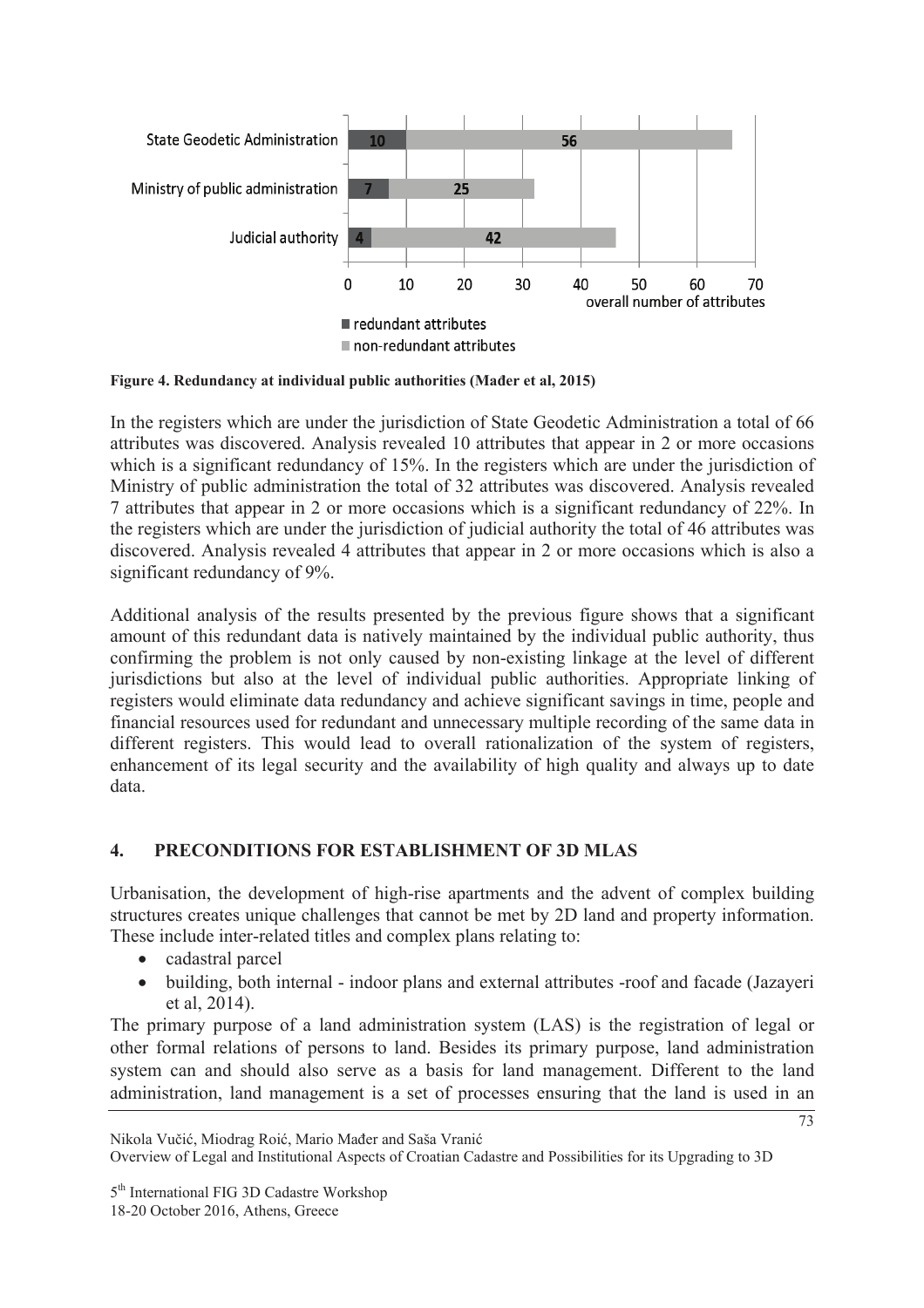efficient and sustainable manner. Unfortunately, land administration systems are rarely able to fulfill such additional requirements, even in the developed countries.

Therefore, it is required to increase efficiency and usability of LAS. Under efficiency we consider the ability of LAS to update its data quickly whilst ensuring the consistency and correctness thereof. Usability of LAS is also very important. Besides the mere registration of the land, multipurpose LAS must be able to efficiently support processes of land valuation, urban planning and various rearrangements aiming to increase agricultural productivity of the land. By increasing its efficiency and its usability a land administration system can be transformed into a multipurpose land administration system (MLAS) (Figure 5).



**Figure 5. Transformation of LAS to MLAS** 

Bennet et al (2005) recognized which criteria future cadastre should satisfy in order to serve as a background for quality land administration and the same can be applied to 3D LAS:

- Improving the integration between field data collection and execution of transactions on the data
- Defining and formalization of types of transactions on the data
- Describing and formalizing the transaction processes for various types of transactions in order to make as large as possible part of the updating process outsourceable.

In order to have good background for all products and services of MLAS improvement of efficiency has to start at lowest layer of MLAS, i.e. data collection and maintenance within

Nikola Vučić, Miodrag Roić, Mario Mađer and Saša Vranić

Overview of Legal and Institutional Aspects of Croatian Cadastre and Possibilities for its Upgrading to 3D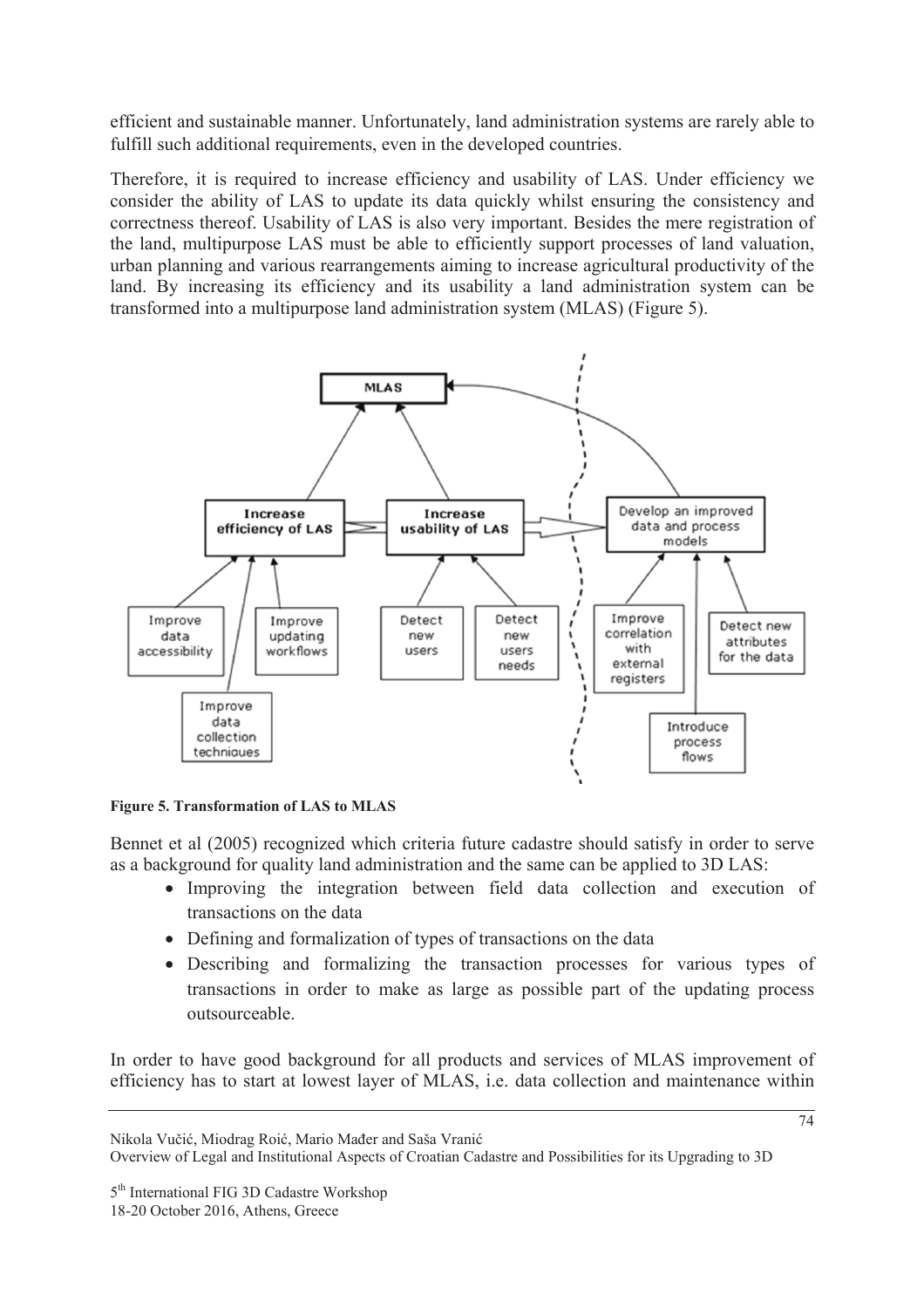controlled real property transactions. Current procedures in land surveying are adapted to paper based cadastres. There is a lot of work to transform survey results in a form which would be easily imported into information system. Similar research made (Duc et al, 2009) on a Vietnam cadastral data case study. (Spaziani 2010) in his work explained process of converting historic survey data for the construction of survey-accurate digital cadastre. Van Oosterom and Lemmen (van Oosterom et al, 2011) explored possibilities for modelling land survey data based on ISO standard 19156 (Observations and Measurements - O&M). Vranić et al (2015a) went step beyond developed conceptual model based on ISO 19156 for GNSS observations which could be used for efficient storage and retrieval of land survey data.

In order to enable outsourceable transactions it is necessary to recognize transaction types and their correctness conditions. In their work (Matijević et al, 2008) made basic analysis of transactions in cadastre and planar partition since traditional European parcel-based cadastres use planar partition to manage their geometry. In later work (Matijević et al 2011) made initial research on correctness of cadastral parcels represented by ISO simple polygons. The authors defined which general criteria should be satisfied in order to planar partition of working area should be correct. Later, Vranić et al (2015b) defined complete list of transaction types on cadastral parcels and defined preconditions and postconditions for each of transaction types. Developed conceptual model shows direction towards definitions of correctness criteria of 3D data. Initial research on the correctness of 3D data was already conducted by Karki et al (2010). The authors use as basis ISO standard 19152 (Land Administration Domain Model - LADM) which defines several encoding strategies for 3D data in order to ensure the level which is achievable. Depending on the level of maturity of system validation criteria can be defined.

In Croatia there are some initiatives towards establishment of 3D LAS, such as the Cadastre of Buildings. Idea of that project is to define conceptual model for the data on buildings with minimal redundancy. Several stakeholders are involved in the project. Each stakeholder is responsible of update for their share of the data, and the data are aggregated into one place in the cadastre of building. However, further efforts should be invested in order to define complete workflow for gradually improvement of 3D data about buildings and other 3D objects from existing sources since establishment of 3D LAS from the scratch doesn't seem to be feasible in some reasonable time.

Institutions that could and should participate in establishing 3D cadastre are the National Mapping and Cadastral Agencies (NMCA) or depends of country Ministry of Finance. Financial resources to establish a 3D cadastre should be prescribed by law in a way that citizens, entrepreneurs and investors have benefits directly from the 3D cadastre. It should take into account the real limits of performance and find the way how to motivate citizens and legal persons to register their property in the 3D cadastre, using past experience in the field of land administration.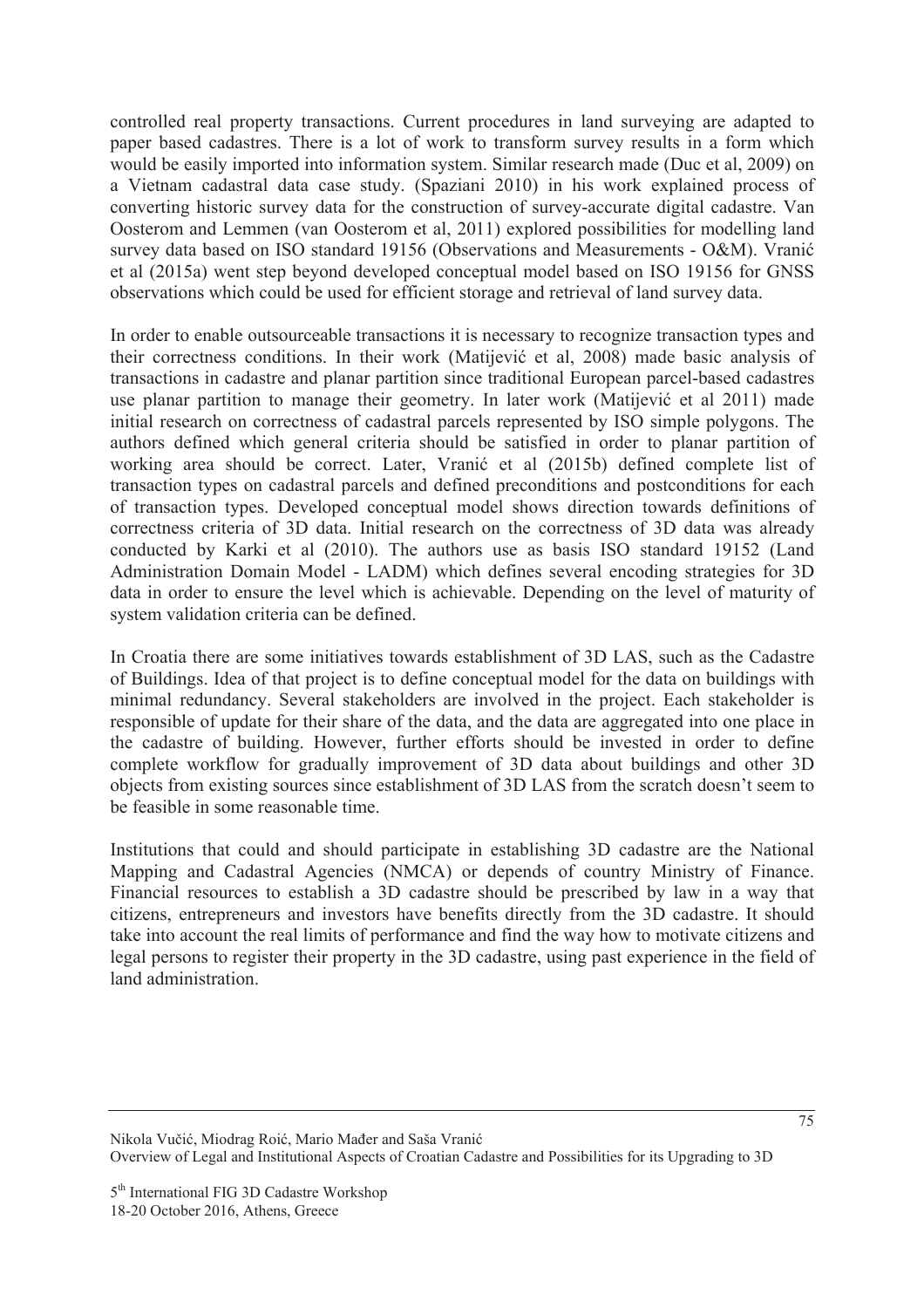#### **5. CONCLUSION**

On the way to establish a complete 3D cadastre the important step is to register all buildings and structures (especially bridges, tunnels, overpasses, underpasses, traffic infrastructure, underground buildings etc.) as well as underground and over-ground public utility infrastructure. It is especially important to improve legal and institutional framework that will enable registration of properties in 3D form and adequately describe its separate parts. 3D property models suitable for implementation in a complete 3D cadastre can be made out of 2D geodetic data (mostly geodetic reports) or out of plans of separate parts of the properties.

It is not imperative that the 3D cadastre be made as soon as possible, but it is better that he was making gradual and well prioritization (it is indisputable that larger cities with more complex 3D situations from real life, a lot of public utility infrastructure, more underground structures and a large number of buildings with two or more floors have a greater need for the creation of 3D cadastre of small towns, especially from the village). To determine these priorities cost-benefit analysis of establishing 3D cadastre in a certain area is necessary.

### **ACKNOWLEDGEMENTS**

This work has been fully supported by Croatian Science Foundation under the project 7714.

### **REFERENCES**

Bennet, R., Rajabifard, A., Kalantari, M., Wallace, J. and Williamson, I. (2010). Cadastral features: building a new vision for the nature and role cadastres. XXIV FIG International congress: facing the challenges: building the capacity, International Federation of Surveyors (FIG), Sydney, Australia.

Duc, D., Nguyen Van, T., Tran Bach, G. and Nguyen Quang, T. (2009). Nguyen Quang Developing Vietnam's Cadastral Data Standards based on ISO 19100. 7th FIG Regional Conference

Jazayeri, I, (2014). A geometric and semantic evaluation of 3D data sourcing methods for land and property information, Land Use Policy, Volume 36, pp. 219-230

Karki, S., Thompson, R. and McDougall, K. (2010). Data validation in 3D Cadastre. Developments in 3D geo-information sciences (92-122). Springer Berlin Heidelberg.

Mađer, M, Matijević, H. and Roić, M. (2015). Analysis of possibilities for linking land registers and other officialregisters in the Republic of Croatia based on LADM, Land Use Policy.

Matijević, H., Biljecki, Z., Pavičić, S., and Roić, M. (2008). Transaction Processing on Planar Partition for Cadastral Application. FIG Working Week 2008 (FIG), Stockholm, Sweden.

Nikola Vučić, Miodrag Roić, Mario Mađer and Saša Vranić Overview of Legal and Institutional Aspects of Croatian Cadastre and Possibilities for its Upgrading to 3D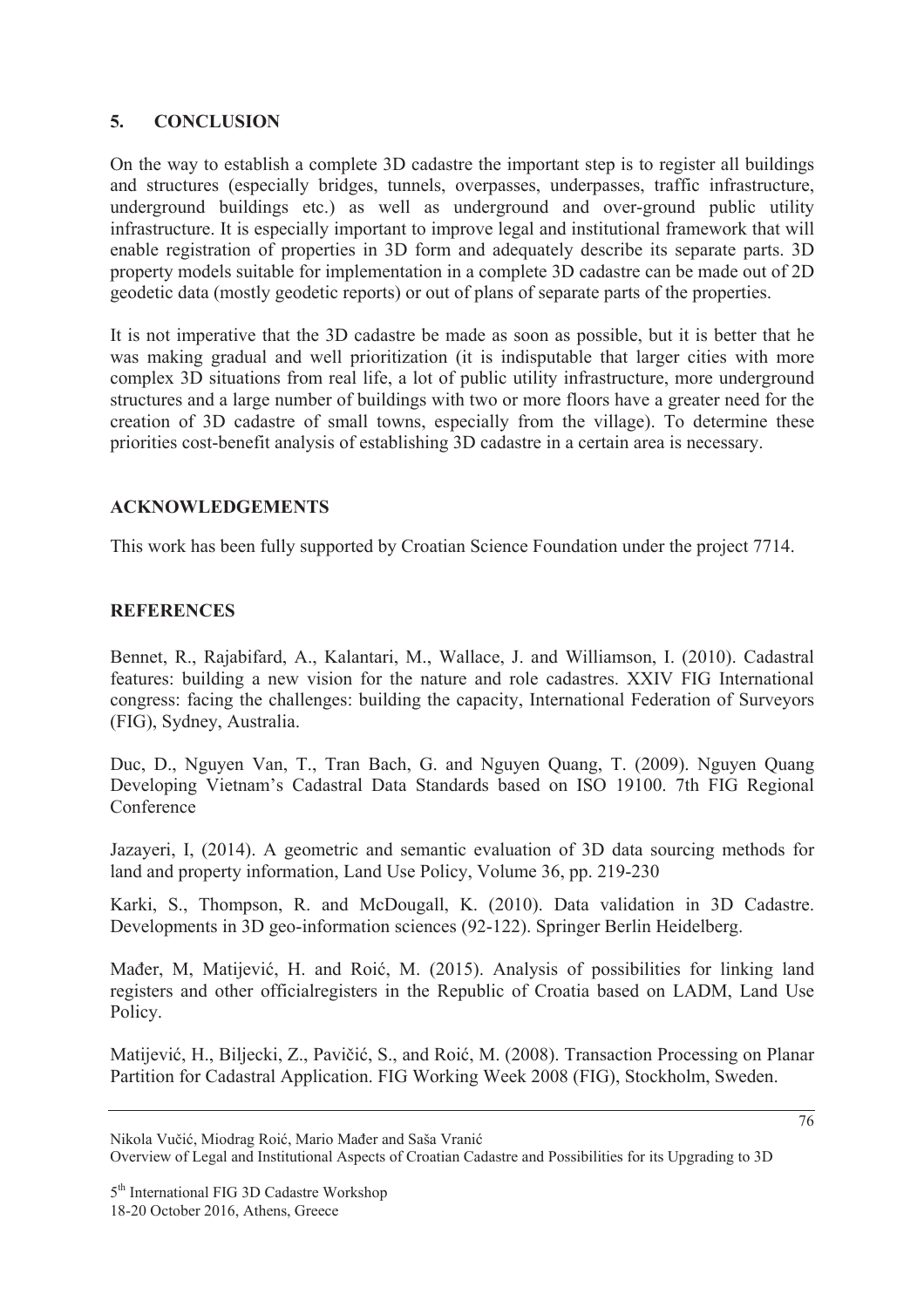Matijević, H., Biljecki, Z. and Vranić, S. (2011). Correctness Preconditions For Changes On Geometry Of Cadastral Parcels With Analysis Of Implementation Options, Proceedings of Papers – 1st Serbian Geodetic Congress (Republic Geodetic Authority), 201-208, Beograd, Serbia.

Official Gazzette of the Republic of Croatia (2007). Law on State Survey and Real Property Cadastre, 16.

Official Gazzette of the Republic of Croatia (2010). Rules on linking the land register and the register of deposited contracts and registration of ownership of the separate part of the real property, 60.

Paulsson, J. and Paasch, J.M. (2013). 3D Property Research from a Legal Perspective, Computers, Environment and Urban Systems. Volume 40, pp. 7-13.

Ploeger, H. (2011). Legal Framework 3D Cadastres. Position paper 1. In: Proceedings of the 2nd International Workshop on 3D Cadastres. 16-18 November 2011, Delft, the Netherlands.

Roić, M. (2012). Upravljanje zemljišnim informacijama – Katastar, In Croatian, Faculty of Geodesy, Zagreb, 199 pp.

Roić, M., Mastelić Ivić, S., Matijević, H., Cetl, V. and Tomić, H. (2016). Towards Standardized Concept of Multipurpose Land Administration, In proceedings of the 4<sup>th</sup> FIG Working Week, Christchurch, New Zealand.

Spaziani, D. (2002). Constructing a Survey Accurate Digital Cadastre. XXII FIG International congress (FIG), Washington, USA.

Tušinec I. (2005). Etažiranjem do vlasničkih ovlasti, In Croatian, Ekscentar, Vol. 27, pp. 23-29

URL 1: https://esavjetovanja.gov.hr/ECon/MainScreen?entityId=3020, access to the site 27. August 2016.

URL 2: http://www.dgu.hr/, State Geodetic Administration, access to the site: 22. August 2016.

URL 3: http://www.uredjenazemlja.hr/default.aspx?id=22, access to the site 22. August 2016.

van Oosterom, P.J.M., Lemmen, C.H.J., Uitermark, H.T., Boekelo, G. and Verkuijl, G. (2011). Land administration standardization with focus on surveying and spatial representations. In Survey Summit, the ACMS Annual Conference 2011, San Diego, USA, 2011-07-07-2011-07-12. American Congress on Surveying & Mapping/ESRI.

Vranić, S., Mađer, M., Matijević, H. and Bašić, T. (2015a). Recording the CROPOS GNSS measurements in XML format-a step towards digital geodetic technical report. In: Proceedings of the 4th CROPOS conference, 140-153, Intergrafika TTŽ d.o.o., Zagreb.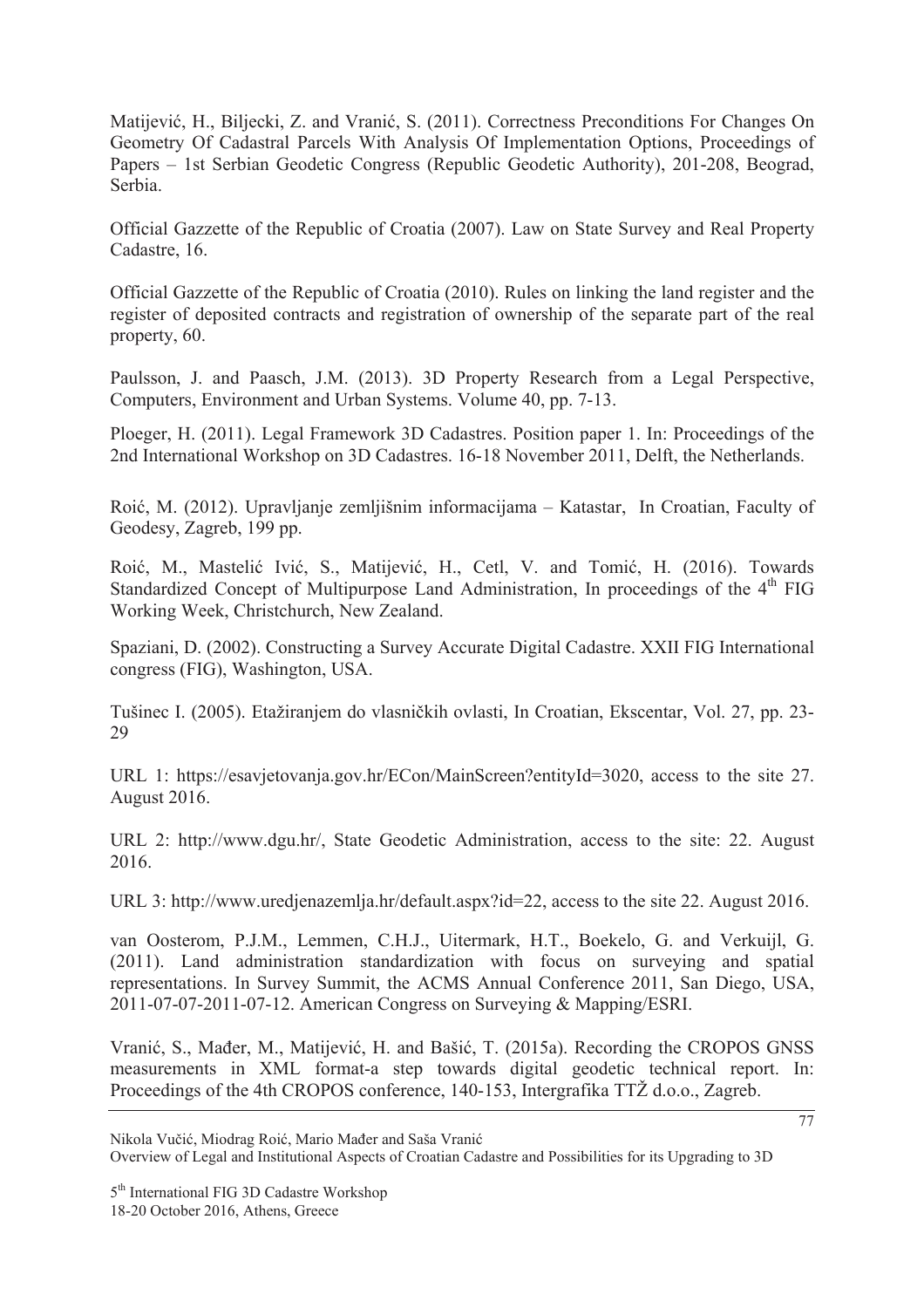Vranić, S., Matijević, H. and Roić, M. (2015b). Modelling outsourceable transactions on polygon-based cadastral parcels. International Journal of Geographical Information Science, 29(3), 454-474.

Vučić, N, Roić, M, and Markovinović D. (2014). Towards 3D and 4D Cadastre in Croatia, 4<sup>rd</sup> International Workshop on 3D Cadastres. 9-11 November 2014, Dubai, United Arab Emirates

#### **BIOGRAPHICAL NOTES**

Nikola Vučić graduated in Geodesy from the University of Zagreb, Faculty of Geodesy. In 2015 he received a Ph.D. from the University of Zagreb for the thesis "Support the Transition from 2D to 3D Cadastre in the Republic of Croatia". He is the Head of the Department for Administrative and Professional Supervision at the State Geodetic Administration of the Republic of Croatia. His main research interests were and still are land administration systems, cadastres and geoinformatics. He is a member of the Croatian Geodetic Society.

**Miodrag Roić** graduated in Geodesy from the University of Zagreb, Faculty of Geodesy. In 1994, he received a Ph.D. from the Technical University Vienna for the thesis "Surveying of Natural 3D-Structures with Video-theodolites". Since 1996, he is a professor at the University of Zagreb, Faculty of Geodesy. He was Vice Dean of the Faculty, Head of the Chair of Spatial Information Management and the Institute of Engineering Geodesy, and he was the Dean 2011-2015. The topics that he specializes in are land administration systems, engineering geodesy, cadastres and geoinformatics. He was an editor-in-chief of "Geodetski list", an internationally recognized Croatian scientific geodetic journal. He is a corresponding member of the German Geodetic Commission (DGK) and many other national and international scientific and professional institutions.

**Mario Mader** graduated in Geodesy from the University of Zagreb, Faculty of Geodesy. In 2012, he received a Ph.D. from the same University for the thesis "Model of linking cadastre with related registers". The topics that he specializes in are land administration systems, cadastres and geoinformatics. He is a member of Croatian Geodetic Society and member of TC211 at Croatian Standards Institute.

Saša Vranić graduated in Geodesy from University of Zagreb, Faculty of Geodesy in 2009 with diploma thesis Interface of cadastral database. After graduation he worked in Croatian geoinformatic company Geofoto L.L.C. for several years as GIS Consultant on projects of implementing spatial information systems. Since 2012, he is employed at the University of Zagreb, Faculty of Geodesy as University Assistant on Chair for land surveying. He is also PhD student and his main research interests are Spatial DMBS and web applications in service of cadastral data management.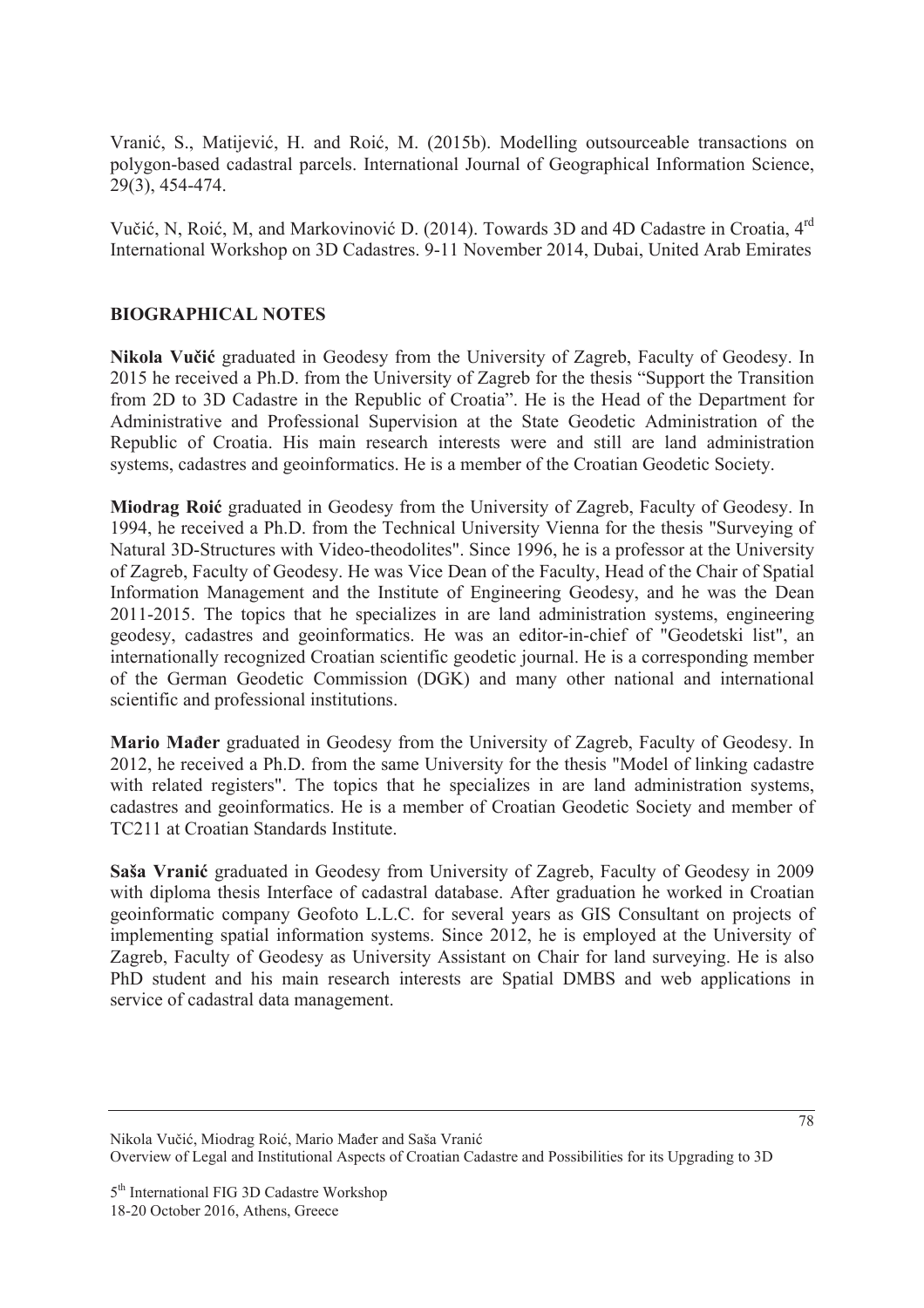#### **CONTACTS**

Nikola Vučić University of Zagreb, Faculty of Geodesy DEMLAS project - researcher Kačićeva 26 10000 Zagreb CROATIA Phone: + 385 98 622034 Fax: + 385 1 4828 081 E-mail: nikola.vucic@gmail,com Website: http://demlas.geof.unizg.hr

Miodrag Roić University of Zagreb, Faculty of Geodesy Kačićeva 26 10000 Zagreb CROATIA Phone: + 385 1 4639 222 Fax: + 385 1 4828 081 E-mail: mroic@geof.hr Website: http://www.geof.unizg.hr

Mario Mađer University of Zagreb, Faculty of Geodesy Kačićeva 26 10000 Zagreb CROATIA Phone: + 385 1 4639 222 Fax: + 385 1 4828 081 E-mail: mmadjer@geof.hr Website: http://www.geof.unizg.hr

Saša Vranić University of Zagreb, Faculty of Geodesy Kačićeva 26 10000 Zagreb CROATIA Phone: + 385 1 4639 222 Fax: + 385 1 4828 081 E-mail: svranic@geof.hr Website: http://www.geof.unizg.hr